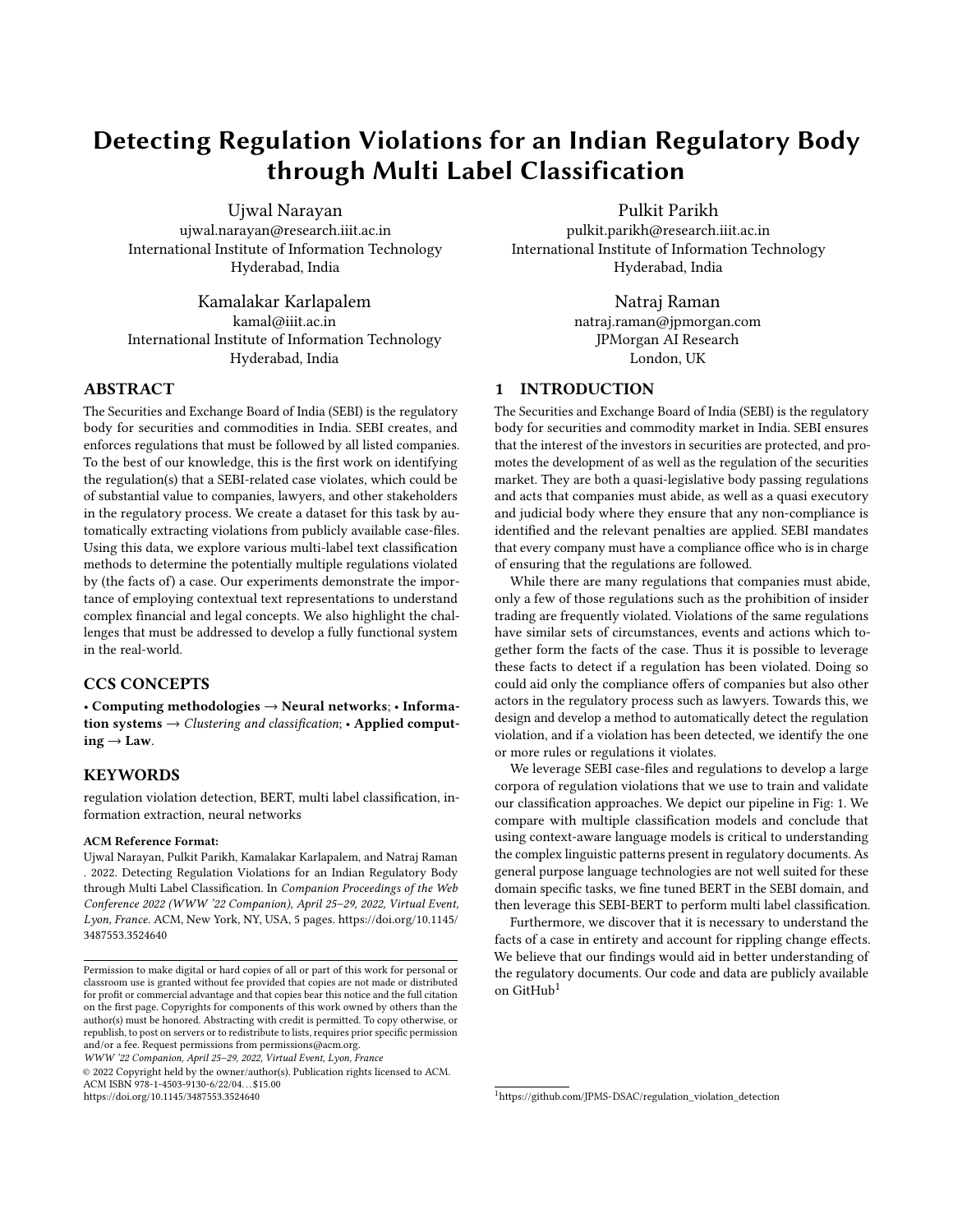<span id="page-1-0"></span>WWW '22 Companion, April 25–29, 2022, Virtual Event, Lyon, France Narayan, et al. Narayan, et al.



<span id="page-1-5"></span>Figure 1: Pipeline of the regulation violation detection system

#### Table 1: Dataset statistics

| Data                    | Number of Files |  |  |
|-------------------------|-----------------|--|--|
| <b>SEBI</b> Regulations | 76              |  |  |
| <b>SEBI</b> Case-files  | 8500            |  |  |

# 2 DATA

## 2.1 SEBI Regulations

SEBI publishes the list of rules and regulations that all companies must abide by, and periodically updates these rules and regulations. The latest versions of these regulations are scraped from the SEBI web-page<sup>[2](#page-1-1)</sup>. The regulations obtained in PDF format are converted to text for further processing. The regulations are organised into sections, and each regulation can have various sub-regulations. We create a unique mapping for each regulation based on file name, section, regulation and sub-regulation number to the regulation text, and obtain 750 such regulations.

#### 2.2 SEBI Case-files

Appeals against the SEBI orders are handled in the Securities Appellate Tribunal (SAT). The judgements from these appeals are publicly available at the SEBI web page<sup>[3](#page-1-2)</sup>. We scrape this page, and obtain 8500 judgement orders. Since these judgements are available in PDF formats, we convert them to text, and then clean it up of formatting and rich data such as tables or images if any.

#### 2.3 Regulation Violation Extraction

We automatically extract the regulation violations in an unsupervised manner from the given case files. We do this by leveraging the regulation information. We use  $Spacy's<sup>4</sup>$  $Spacy's<sup>4</sup>$  $Spacy's<sup>4</sup>$  Named Entity Recognition (NER) model to detect the mention of a regulation or law in the SEBI case-files. As the publicly available model is not suitable for SEBI data, we extend it by annotating fifteen case-files. We evaluate the model on a held out corpus of ten case-files.

As the number of ways in which the regulation violation is reported is limited, we construct rules to match these patterns. Example: A regulation is said to be violated if particular block of text in the case-file matches the list of rules, has the "LAW" tag

<span id="page-1-4"></span>Table 2: Regulation IDs with their Frequency of violation in the corpus.

| Regulation ID      | Frequency of | Regulation ID        | Frequency of |  |
|--------------------|--------------|----------------------|--------------|--|
|                    | Violation    |                      | Violation    |  |
| sectionSEBI_15j    | 4414         | sast $13(1)$         | 125          |  |
| sectionSEBI 15h    | 4031         | sast $7(2)$          | 92           |  |
| sectionSEBI 4(1)   | 238          | sectionSEBI_15a(a)   | 242          |  |
| sectionSEBI 15a    | 2370         | $sast_8(2)$          | 68           |  |
| pit 13(1)          | 333          | sectionSEBI 3(a)     | 130          |  |
| pit_13(3)          | 339          | sectionSEBI 4(2)     | 201          |  |
| takeover $13(1)$   | 80           | sectionSEBI $12a(a)$ | 56           |  |
| sectionSEBI 15i    | 833          | sectionSEBI_11(4)    | 59           |  |
| sectionSEBI 15c    | 446          | sectionSEBI 11(1)    | 55           |  |
| $pfutp_4(1)$       | 400          | sast $29(1)$         | 85           |  |
| $pfutp_3(a)$       | 302          | sast $29(3)$         | 118          |  |
| $pfutp_4(2)$       | 676          | sast $8(3)$          | 87           |  |
| $pit_3(i)$         | 92           | $pit_12(2)$          | 75           |  |
| $pit_12(1)$        | 92           | sast $13(3)$         | 90           |  |
| sectionSEBI 15g    | 158          | sast $29(2)$         | 116          |  |
| sast $11(1)$       | 57           | sast $13(5)$         | 64           |  |
| pit_13(6)          | 143          | sectionSEBI 15f      | 69           |  |
| pit 13(4a)         | 219          | sectionSEBI 12(1)    | 52           |  |
| pit_13(4)          | 245          | sectionSEBI $11c(2)$ | 102          |  |
| $pit_7(1)$         | 121          | sectionSEBI_11c(3)   | 64           |  |
| $pit_13(5)$        | 471          | sectionSCR 2(i)      | 86           |  |
| takeover_7(1)      | 97           | sast $7(1a)$         | 92           |  |
| sectionSEBI 15a(b) | 374          | sectionSEBI 5(2)     | 54           |  |
| sast $7(1)$        | 129          | sectionSEBI 13(5)    | 55           |  |
| sectionSEBI (3)    | 57           | $pfutp_3(d)$         | 52           |  |

Regulations are abbreviated as follows:

• sectionSEBI: SEBI Act

• pit: Prohibition of Insider Trading Act

• takeover: Substantial Acquisitions of Shares and Takeovers 1997

sast: Substantial Acquisitions of Shares and Takeovers 2011, • futp: Prohibition of Unfair Trade Practices

from the fine tuned spacy NER, and the 'LAW' entity belongs to the collected list of regulations.

While there are 750 different regulations, most of the regulations have minimal violations reported. A small set of regulations contributed to the majority of the violations. By grouping the least frequently violated regulations into a single category, "rest", we use a set of 50 classes, where each category has at least 50 reported violations. Table [2](#page-1-4) shows the most frequently violated regulations.

Thus broadly speaking, the dataset we collect can be divided into two parts:

• SEBI Regulations:

These are the set of acts, rules and regulations that govern the actions and interactions of companies, and individuals such as promoters, insiders etc.

• SEBI Case-files:

When a particular rule or regulation is deemed to be violated, SEBI launches legal actions against the relevant parties. The parties have a right to appeal SEBI's decisions and the proceedings of these appeals are termed as casefiles.

Table [1](#page-1-5) shows the statistics for the different parts.

# 3 METHODOLOGY

We pose the problem of regulation violation detection as a multi label classification task. Given the facts of the case and  $r$  different

<span id="page-1-1"></span> $^2$ <https://www.sebi.gov.in/legal.html>

<span id="page-1-3"></span><span id="page-1-2"></span> $^3$ [https://www.sebi.gov.in/sebiweb/home/HomeAction.do?doListing=yes&sid=2&](https://www.sebi.gov.in/sebiweb/home/HomeAction.do?doListing=yes&sid=2&ssid=9&smid=1) [ssid=9&smid=1](https://www.sebi.gov.in/sebiweb/home/HomeAction.do?doListing=yes&sid=2&ssid=9&smid=1) <sup>4</sup><https://spacy.io/>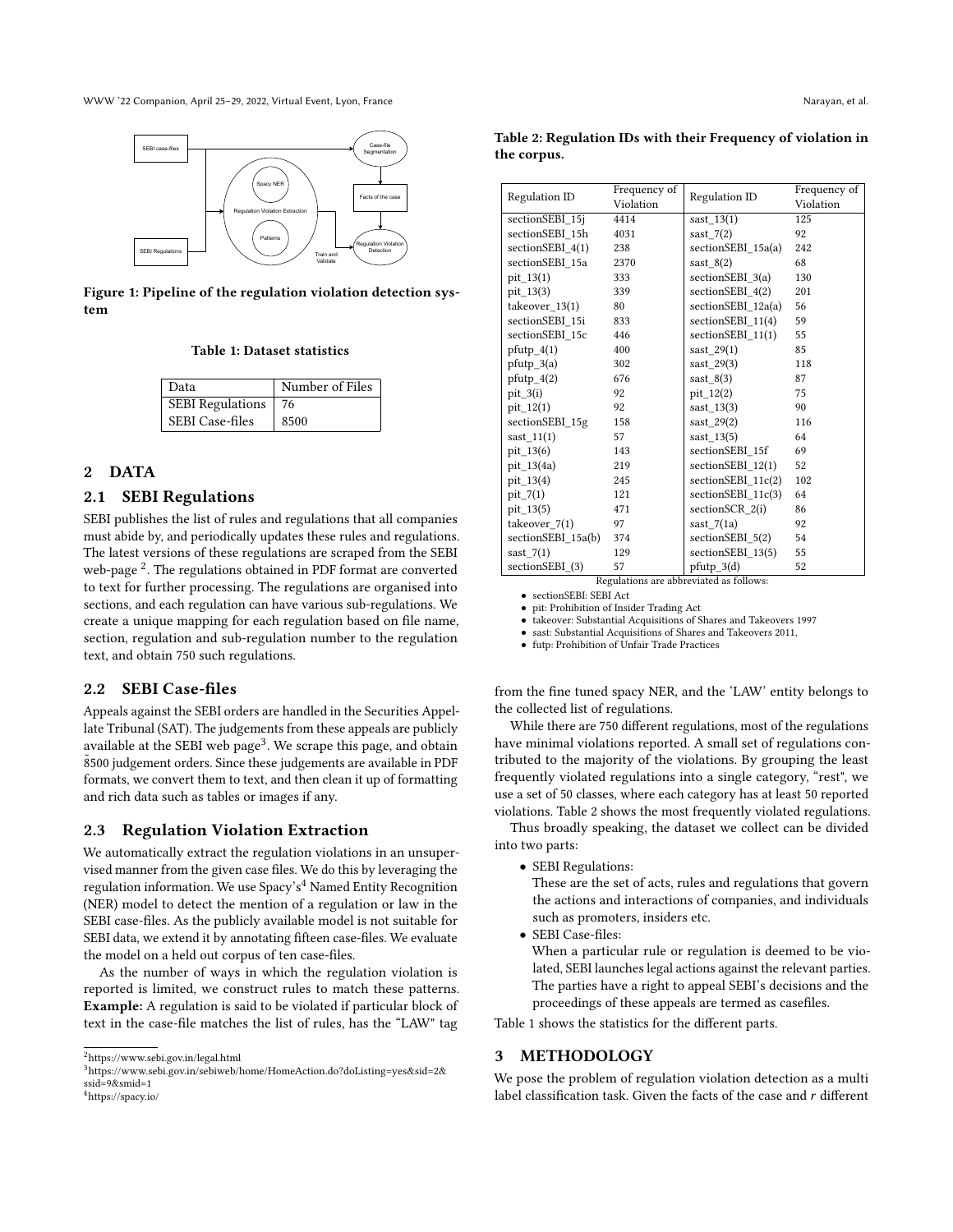regulations, the classification model predicts a one-hot vector of length  $R$ , where dimension  $r$  being 1 implies that regulation  $r$  is violated.

# 3.1 Facts of the case

As we are interested in detecting regulation violation given a set of facts of the case, we develop a semantic segmentation engine to separate out the different sections of the case-file. With the help of our legal experts, we create a set of ten labels that apply to the sentences of the case files. We collectively refer to sentences that belong to one of the four labels given below as facts of the case.

- Statutory Facts: Statements that invoke rules, regulations, acts and orders by the SEBI, either by using their representative names and numbers or by quoting them in totality. Example: Regulation 4(1) of PFUTP Regulations prohibits persons from indulging in a fraudulent or an unfair trade practice in securities.
- Procedural Facts: Statements that contain generic information on the procedure duly followed by the authorities to set the process of adjudication in motion

Example: SEBI conducted an investigation in respect of buying, selling and dealing in the shares of GCL during the time period from September 01, 2004 to November 05, 2004 (hereinafter referred to as investigation period).

• Material Facts: Statements that contain information about the case that is relevant and important in deciding the outcome as well as the violation and penalty, if any.

Example: The price reached the period low (intra day) of Rs. 1.16 on October 26 & 27, 2004 and finally closed at Rs. 1.53 on November 05, 2004.

• Related Facts: Statements made in a general sense, including truisms, re-emphasis of statutory facts which do not constitute the facts of the instant case, but are material in deciding its outcome.

Example: The Hon'ble Supreme Court of India in the matter of SEBI Vs. Shri Ram Mutual Fund [2006] 68 SCL 216 (SC) interalia held that "once the violation of statutory regulations is established, imposition of penalty becomes sine qua No of violation and the intention of parties committing such violation becomes totally irrelevant.

Twenty seven case files were annotated by our legal experts and we use this data to train a sentence classification model. We formulate a context aware text classification architecture that makes use of the uncased BERT [\[4\]](#page-4-1) model. In addition to the target sentence, the adjacent left and right sentences in the document are used as model inputs to better capture long range dependencies. After tokenization, they are passed through a BERT layer to get word-level embeddings. The CLS token embeddings for the three sentences are concatenated and the resultant vector is passed through two dense layers for obtaining the desired output label. We train the model with an 80:20 split for training and testing and obtain an F1 score of 0.75

## 3.2 Machine Learning Approaches

We experiment with several different machine learning classification set ups. We construct baselines through traditional machine learning classifiers with different sets of features. We also experiment with more complex neural architectures such as LSTMs and Transformers.

3.2.1 Traditional Machine Learning. We experiment with Support Vector Machines [\[3\]](#page-4-2), Random Forests (RF) [\[6\]](#page-4-3) and Multi Layer Perceptrons (MLP) [\[5\]](#page-4-4). In SVMs, we experiment with both linear and kernel SVMs (specifically the Radial Basis Function (RBF)). For features, we explore TF-IDF[\[10\]](#page-4-5) both at the character level (1- 5 character n-grams) and world level (unigram and bigram). We also experiment with generating case-level embeddings with the mean of the sentence embeddings. These sentence embeddings are generated by computing the mean of the GloVe[\[9\]](#page-4-6) representation for all the words in the sentence.

3.2.2 LSTM based approaches. In addition to the standard LSTM [\[7\]](#page-4-7) text classification problem formulation, we also experiment with hierarchical LSTMs where the words in the sentence are fed into an LSTM to compute sentence embeddings. These sentence embeddings in turn are fed into another LSTM to compute case level embeddings which is then used to detect the regulation violations. [\[11\]](#page-4-8)

3.2.3 Transformer based approaches. The recent years have shown how effective transformer based architectures are for various NLP tasks, and thus we also develop a transformer based multi label classifier.

However, these models perform poorly on domain specific tasks such as those in the scientific, medical or legal domain. A possible solution in these closed domains is to fine-tune the model on domain specific data, and approaches such as Sci-BERT [\[1\]](#page-4-9), BioBERT[\[8\]](#page-4-10) have shown that fine-tuning can greatly improve performance in these closed domains. Thus, we fine-tune BERT for the SEBI domain to create "SEBI-BERT". We fine tune on a corpus consisting of SEBI regulations, SEBI case-files as well as a collection of financial and SEBI related news articles.

The facts of the case can be large, and thus will not fit in the BERT context span. To solve this, we use the sliding window technique. Any sequence greater than the maximum token length is split into multiple windows. In order to limit the loss of information with hard cutoffs, we ensure that there exists an overlap of at least 20% of the tokens between any two contiguous windows. When predicting, we predict on each of the sub-windows individually, and the final output is aggregated through majority voting.

#### 4 RESULTS

For all the classification experiments we split the data in a 80 : 20 ratio as shown in table [3](#page-3-0) and perform K fold cross validation with  $K = 10.$ 

We evaluate our classification results with two metrics namely Hamming Loss and F1 Scores.[\[2\]](#page-4-11). High F1 scores and low hamming loss values indicate better classifier performance.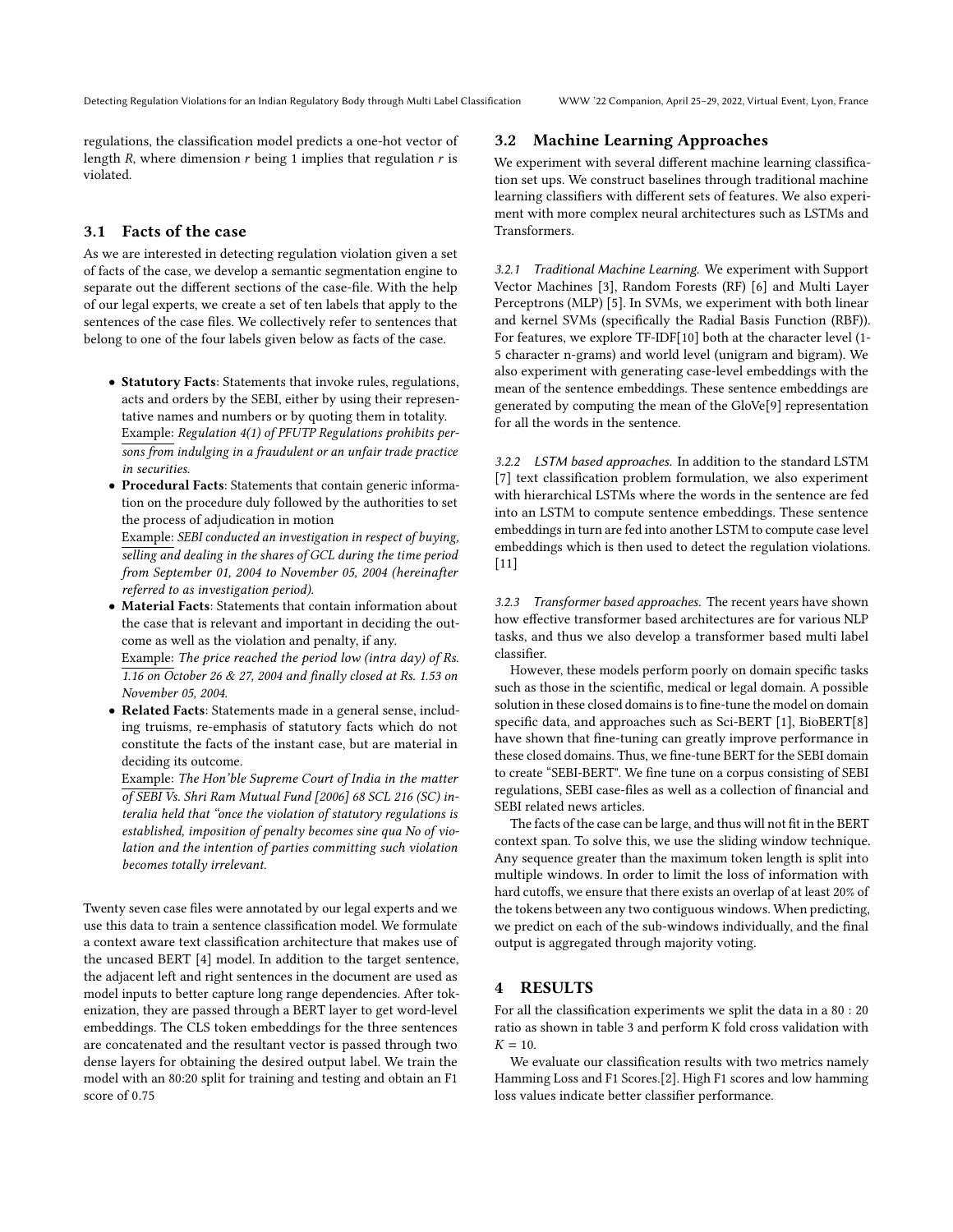<span id="page-3-0"></span>Table 3: Data Split for training and testing.

| Data     | Number of Files |
|----------|-----------------|
| Training | 6800            |
| Testing  | 1700            |

• Hamming loss (HL) is defined as the fraction of the labels incorrectly predicted and is given by

$$
HL = \frac{1}{NL} \sum_{l=1}^{L} \sum_{i=1}^{N} Y_{i,l} \oplus X_{i,l},
$$
 (1)

where  $N$  is the number of samples,  $L$  is the number of labels,  $\oplus$  represents the XOR operation and  $Y_{i,l}$ ,  $X_{i,l}$  are booleans indicating if the  $i^{th}$  prediction contains the  $l^{th}$  label.

• F1 Score: We compute the F1 score in the multi label setting as the average of the F1 scores for each of the classes. Thus the F1 Score is given by

$$
F1 = \frac{1}{L} \sum_{l=1}^{L} \frac{TP_l}{TP_l + \frac{1}{2}(FP_l + FN_l)}
$$
(2)

where L is the number of labels,  $TP_l$ ,  $FP_l$  and  $FN_l$  are the number of true positives, number of false positives and number of false negatives for the  $l^{th}$  regulation respectively.

We show the results of our experiments in tables [4](#page-3-1) and [5.](#page-3-2) As we can see the Transformer methods do a much better job than the baselines due to their ability to capture context and long dependencies well. While vanilla LSTM performs worse than some of the baselines, the hierarchical LSTM fares much better. This is primarily due to the better aggregation of individual case facts resulting in higher quality case representations. We also see as expected that the SEBI-BERT outperforms the general domain English BERT owing to its ability to capture legal domain specific language representation. Despite the scarcity and domain specificity of the data, our best performing model, SEBI-BERT obtains an F1 score of 0.62 and a hamming loss of 0.027.

<span id="page-3-1"></span>Table 4: Results for traditional machine learning

| Features $\rightarrow$ | Character n-grams |       | Word n-grams |       | $\mid$ GloVe |       |
|------------------------|-------------------|-------|--------------|-------|--------------|-------|
| Classifiers L          | F1                | HL.   | F1           | HI.   | F1           | HL.   |
| Linear SVM             | 0.52              | 0.041 | 0.24         | 0.044 | 0.31         | 0.041 |
| <b>RBF SVM</b>         | 0.24              | 0.043 | 0.42         | 0.039 | 0.47         | 0.033 |
| RF                     | 0.46              | 0.040 | 0.19         | 0.045 | 0.30         | 0.040 |
| <b>MLP</b>             | 0.41              | 0.037 | 0.50         | 0.031 | 0.38         | 0.037 |

#### 5 CHALLENGES

Predicting the regulation violations is a challenging task and we summarize our key takeaways below:

• Number of facts: To predict whether a violation has occurred or not, we must first understand all the facts of the case.Violations are often the results of multiple facts and thus these facts must be analyzed together, which becomes harder as the number of facts increases. While approaches

<span id="page-3-2"></span>Table 5: Results for the LSTM and Transformer based approaches

| Models                   | Metrics        |       |  |
|--------------------------|----------------|-------|--|
|                          | F <sub>1</sub> | HI.   |  |
| <b>LSTM</b>              | 0.26           | 0.054 |  |
| <b>Hierarchical LSTM</b> | 0.53           | 0.035 |  |
| <b>BERT</b>              | 0.57           | 0.031 |  |
| <b>SEBI-BERT</b>         | 0.62           | 0.027 |  |

such as sliding windows or hierarchical methods can alleviate this problem to some extent, they suffer from insufficient long-range attentions. Facts of the case can span from a few sentences to hundreds of sentences depending on how complex the case or situation is.

- Avalanche Effect: Avalanche effect is the property where a small change in input results in a massive change in the output. Two case-files can have a large overlap between the facts of the case, but a single difference in the facts can result in one case-file violating and the other not violating. Consider the following example. Two companies A and B publish reports after their public issues. Due to the similar nature of events, they naturally have a similar sets of facts. But because company A published the reports within three working days and company B did it after four working days, company A was compliant whereas company B violated SEBI guidelines 7.2.1.1(a) which deals with post issue obligations.
- Domain specificity: Due to the domain there exists a large amount of specific terminology and jargon. In the legal domain especially, there exists strict constraints on the meanings as even a small misunderstanding can have enormous consequences. Moreover standard NLP tools that are applicable in the general domain do not perform as well, and thus domain specific tools have to be built for the tasks such as entity recognition. Entities such as "Badliwalas" i.e a financier who lends money to both buyers and sellers of shares when they are not able to pay or deliver are specific to this domain, and thus will not be recognized with off-the-shelf models.

## 6 CONCLUSION

In this work, we created a dataset for penalty violation by extracting regulation violation information from the SEBI case-files. We then developed a system to predict the regulations violated, with the best performing model obtaining a F1 score of 0.62. Directions of future work include experimenting with architectures that handle longer document spans better, and utilizing these signals as features for other tasks such as predicting the penalties for the detected violations.

#### ACKNOWLEDGMENTS

This work has been supported by J.P. Morgan AI Faculty Research Award. Any opinions, findings, and conclusions in this paper are those of the authors only and do not necessarily reflect the views of the sponsors.